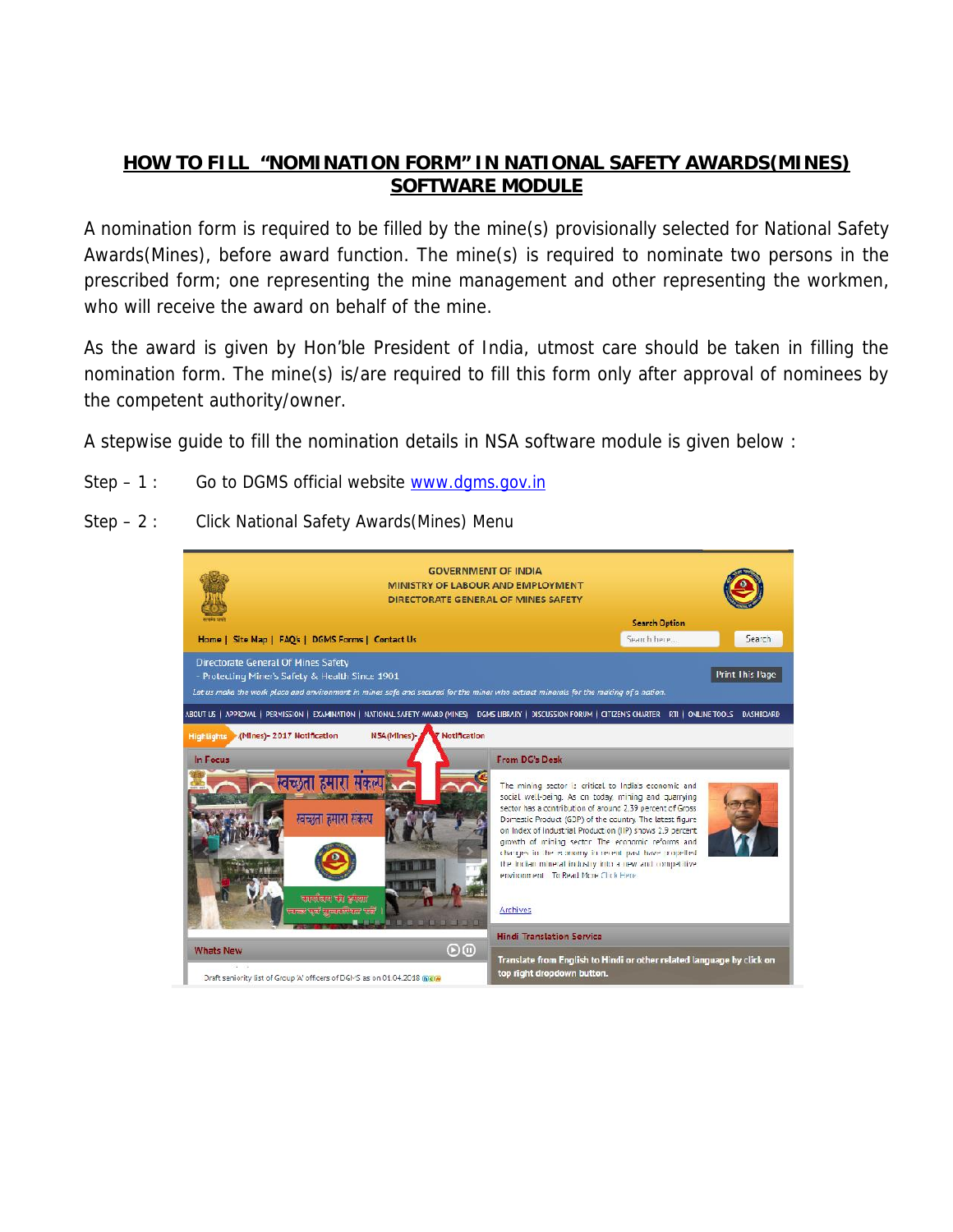## Step – 3 : Select "REGISTER/APPLY ONLINE FOR NATIONAL SAFETY AWARDS(MINES)"



Step – 4 : To fill "Nomination Form" for National Safety Awards(Mines) module and to become representative of mine, you need to be registered either at National Safety Awards(Mines) module or at permission/Relaxation/ exemption module.

> However, if user is not registered on NATIONAL SAFETY AWARDS(MINES) software module, he must have to register himself on the said module(s) to fill the "Nomination Form"(especially for NSA, 2015 applicants, who have submitted application in hard copy).

> If the user is already registered on the module, he should login using the credentials provided at the time of submission of NSA(Mines) application form.

| आरत लकज़र<br><b>GOVT, OF INDIA</b><br>श्रम एवं रोजगार फंगलय<br>MINISTRY OF LABOUR AND EMPLOYMENT.<br>खान लग्क्षा महानिदेशावग<br>DIRECTORATE GENERAL DE MINES SAFETY. |  |
|----------------------------------------------------------------------------------------------------------------------------------------------------------------------|--|
| Mine User Login                                                                                                                                                      |  |
| <b>User Name</b><br>web@dgms.gov.in<br>Password<br><br>Captcha<br>Please enter captcha code                                                                          |  |
| s<br>hjWqfd<br>Log In<br>Forgot Password?<br>Mine User Registration/Change of Mine User                                                                              |  |